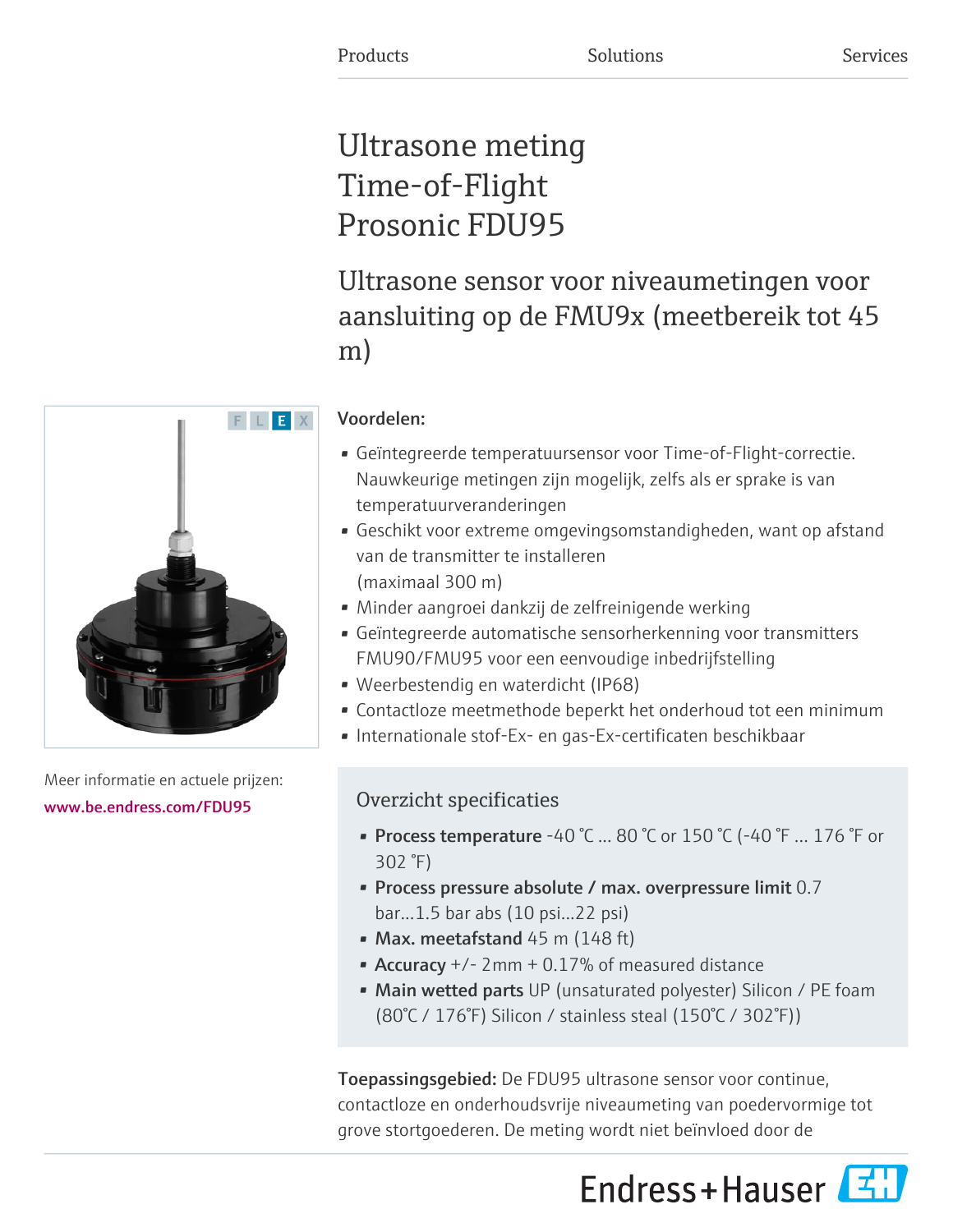diëlektrische constante, dichtheid of vochtigheid en wordt ook niet beïnvloed door de aangroei op de sensoren dankzij de zelfreinigende werking van de sensoren. Geschikt voor explosiegevaarlijke omgevingen. Meetbereik max.: in vloeistoffen 45 m (148 ft).

## Kenmerken en specificaties

## Continuous / Solids Meetprincipe

Ultrasonic

#### Characteristic / Application

Separated version with field housing or top hat rail housing for control cabinet instrumentation, 300m in-between sensor and transmitter

#### Supply / Communication

4-wire (HART , Profibus DP)

#### **Accuracy**

+/- 2mm + 0.17% of measured distance

#### Ambient temperature

 $-40$  °C  $... 80$  °C or 150 °C (-40 °F ... 176 °F or 302 °F)

#### Process temperature

-40 °C ... 80 °C or 150 °C (-40 °F ... 176 °F or 302 °F)

#### Process pressure absolute / max. overpressure limit

0.7 bar...1.5 bar abs (10 psi...22 psi)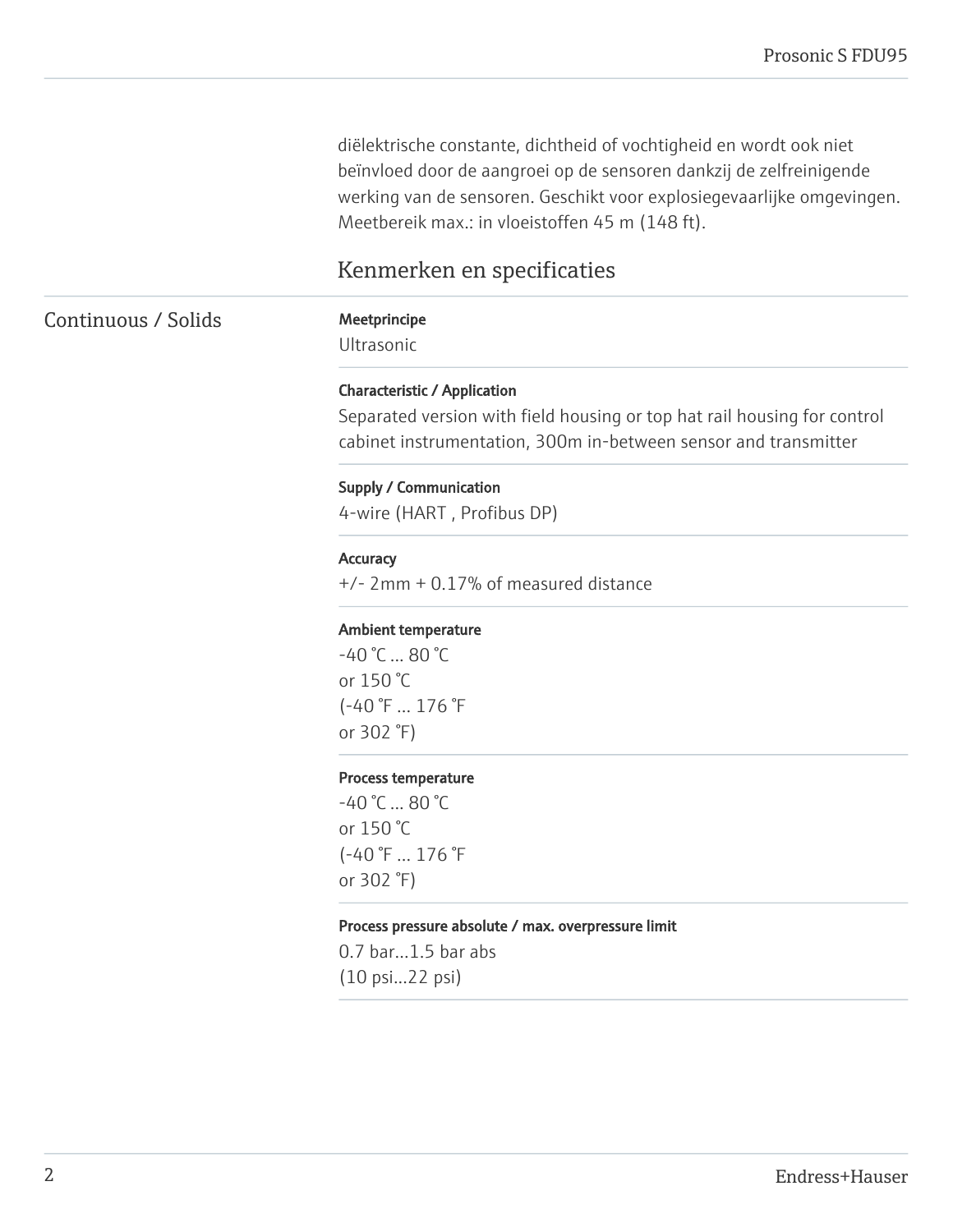## Continuous / Solids

### Main wetted parts

UP (unsaturated polyester) Silicon / PE foam (80°C / 176°F) Silicon / stainless steal (150°C / 302°F))

#### Process connection

G / NPT 1"

#### Blocking distance

0.7 m / 80 °C (2.3 ft / 176 °F) 0.9 m / 150 °C (2.9 ft / 302 °F)

#### Max. meetafstand

45 m (148 ft)

#### Communication

Transmitter: 4 ... 20 mA HART Profibus DP

### Certificates / Approvals

ATEX, FM, CSA, IEC Ex, INMETRO, NEPSI, EAC Ex

#### **Options**

Second 4...20mA output

#### **Components**

Transmitter: FMU90

Continuous / Liquids Meetprincipe

Ultrasonic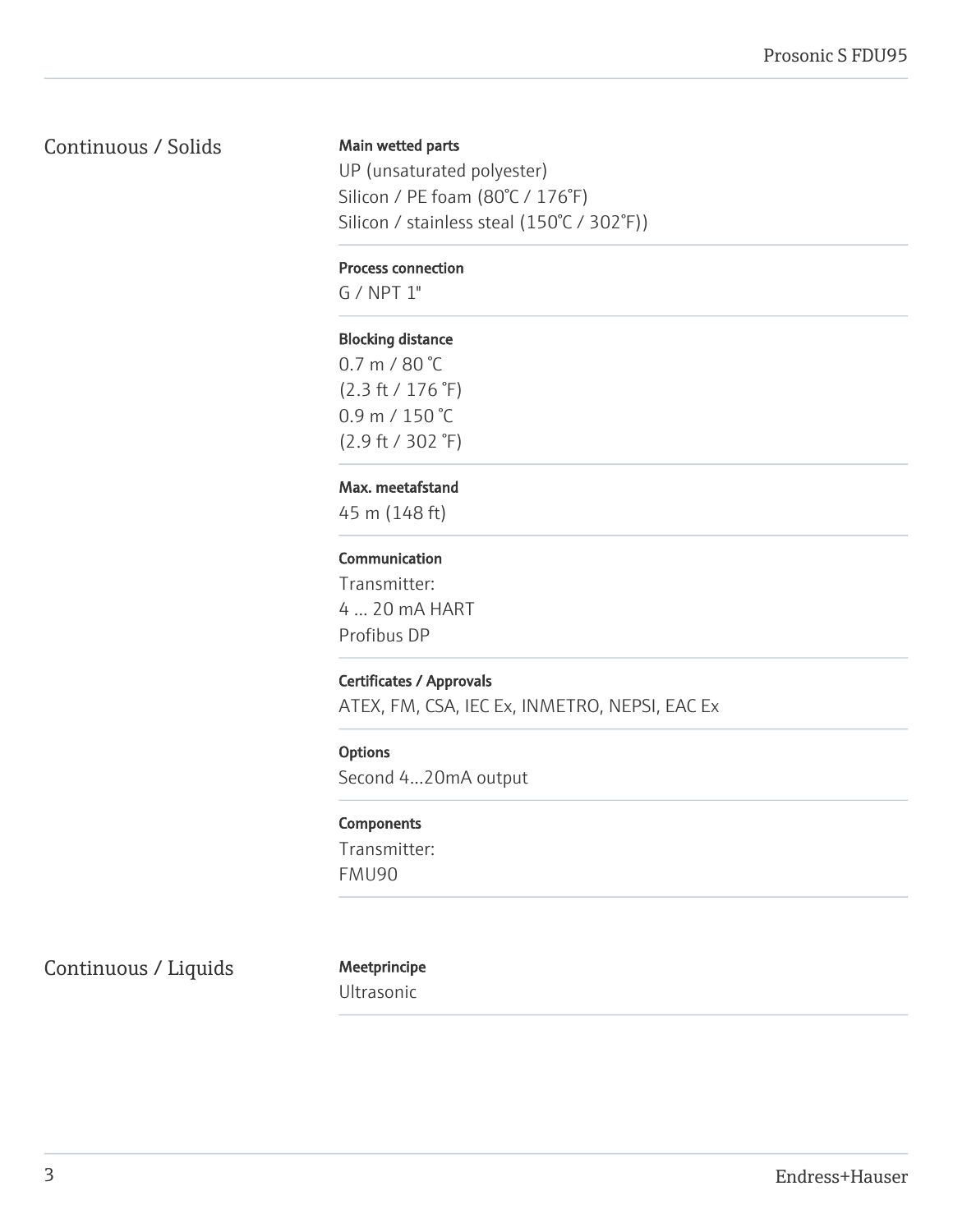## Continuous / Liquids

### Characteristic / Application

Separated version with field housing or top hat rail housing for control cabinet instrumentation, 300 m in-between sensor and transmitter

#### Supply / Communication

4-wire (HART, Profibus DP)

#### **Accuracy**

+/- 2 mm + 0.17% of measured distance

#### Ambient temperature

-40 °C...80 °C or 150 °C, (-40 °F...176 °F or 302 °F)

#### Process temperature

-40 °C...80 °C or 150 °C, (-40 °F...176 °F or 302 °F)

#### Process pressure absolute / max. overpressure limit

0.7 bar...1.5 bar abs (10 psi...22 psi)

#### Main wetted parts

UP (unsaturated polyester) Silicon / Al PTFE coated

#### Process connection

G / NPT 1"

#### Blocking distance

0.7 m / 80 °C, (2.3 ft / 176 °F), 0.9 m / 150 °C, (2.9 ft / 302 °F)